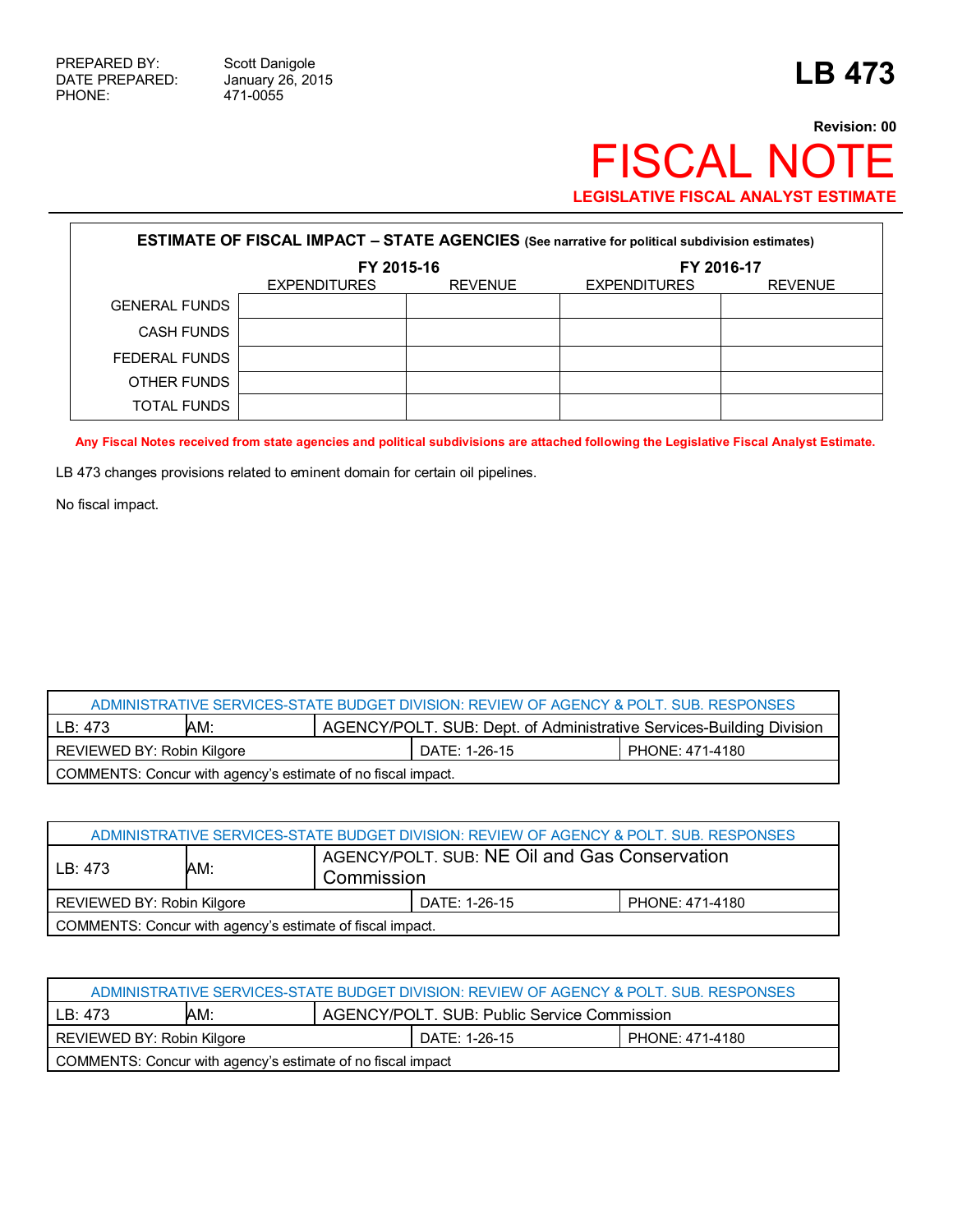**Please complete ALL (5) blanks in the first three lines. 2015**

| LB <sup>(1)</sup><br>473                        |             |                     |                                                                   |                                                         |            | <b>FISCAL</b><br><b>NOTE</b> |
|-------------------------------------------------|-------------|---------------------|-------------------------------------------------------------------|---------------------------------------------------------|------------|------------------------------|
| State Agency OR Political Subdivision Name: (2) |             |                     |                                                                   | Administrative Services - State Building Division (SBD) |            |                              |
| Prepared by: (3)                                | Jeff Jensen |                     | Date Prepared: (4) 01/21/15                                       |                                                         | Phone: (5) | 402-471-0422                 |
|                                                 |             |                     | <b>ESTIMATE PROVIDED BY STATE AGENCY OR POLITICAL SUBDIVISION</b> |                                                         |            |                              |
|                                                 |             | FY 2015-16          |                                                                   |                                                         | FY 2016-17 |                              |
|                                                 |             | <b>EXPENDITURES</b> | <b>REVENUE</b>                                                    | <b>EXPENDITURES</b>                                     |            | <b>REVENUE</b>               |
| <b>GENERAL FUNDS</b>                            |             |                     |                                                                   |                                                         |            |                              |
| <b>CASH FUNDS</b>                               |             |                     |                                                                   |                                                         |            |                              |
| <b>FEDERAL FUNDS</b>                            |             |                     |                                                                   |                                                         |            |                              |
| <b>OTHER FUNDS</b>                              |             |                     |                                                                   |                                                         |            |                              |
| <b>TOTAL FUNDS</b>                              |             |                     |                                                                   |                                                         |            |                              |
|                                                 |             |                     |                                                                   |                                                         |            |                              |

**Explanation of Estimate:**

LB473 would change provisions related to eminent domain for an oil pipeline.

LB473 does not have a foreseeable impact on Administrative Services - State Building Division.

|                           |           |                                         | <b>BREAKDOWN BY MAJOR OBJECTS OF EXPENDITURE</b> |                                |
|---------------------------|-----------|-----------------------------------------|--------------------------------------------------|--------------------------------|
| <b>Personal Services:</b> |           |                                         |                                                  |                                |
| <b>POSITION TITLE</b>     | $15 - 16$ | <b>NUMBER OF POSITIONS</b><br>$16 - 17$ | $2015 - 16$<br><b>EXPENDITURES</b>               | 2016-17<br><b>EXPENDITURES</b> |
|                           |           |                                         |                                                  |                                |
|                           |           |                                         |                                                  |                                |
|                           |           |                                         |                                                  |                                |
|                           |           |                                         |                                                  |                                |
|                           |           |                                         |                                                  |                                |
|                           |           |                                         |                                                  |                                |
|                           |           |                                         |                                                  |                                |
|                           |           |                                         |                                                  |                                |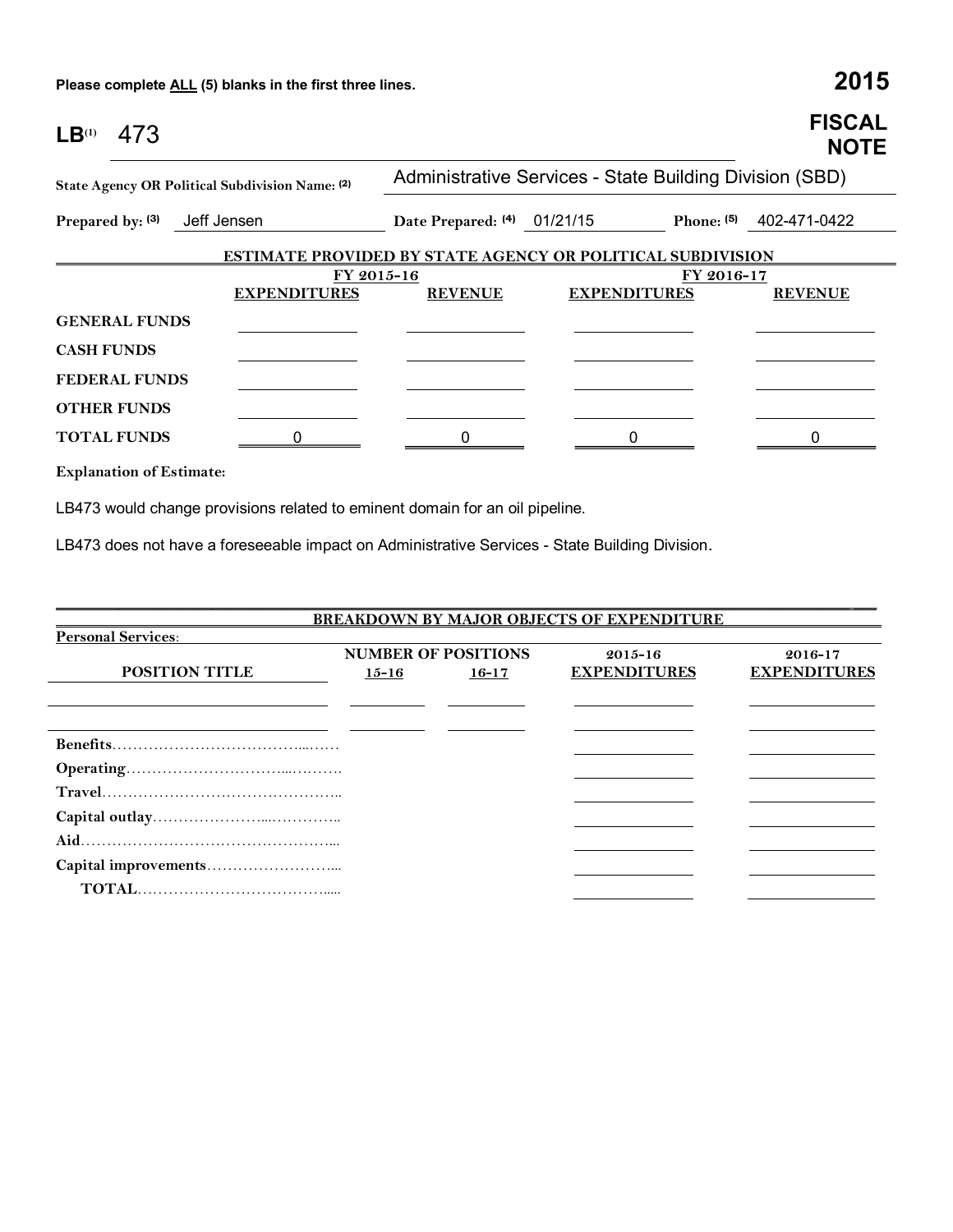**Please complete ALL (5) blanks in the first three lines. 2015**

| $LB^{(1)}$<br>473                                                 |                     |                |                                              | <b>FISCAL NOTE</b>            |  |  |  |
|-------------------------------------------------------------------|---------------------|----------------|----------------------------------------------|-------------------------------|--|--|--|
| State Agency OR Political Subdivision Name: (2)                   |                     |                | Nebraska Oil and Gas Conservation Commission |                               |  |  |  |
| Prepared by: (3)                                                  | William H. Sydow    |                | Date Prepared: (4) 23 January 2015           | Phone: $(5)$ $(308)$ 254-6919 |  |  |  |
| <b>ESTIMATE PROVIDED BY STATE AGENCY OR POLITICAL SUBDIVISION</b> |                     |                |                                              |                               |  |  |  |
|                                                                   | FY 2015-16          |                | FY 2016-17                                   |                               |  |  |  |
|                                                                   | <b>EXPENDITURES</b> | <b>REVENUE</b> | <b>EXPENDITURES</b>                          | <b>REVENUE</b>                |  |  |  |
| <b>GENERAL FUNDS</b>                                              | 0                   |                | 0                                            |                               |  |  |  |
| <b>CASH FUNDS</b>                                                 |                     |                |                                              |                               |  |  |  |
| <b>FEDERAL FUNDS</b>                                              |                     | 0              |                                              | 0                             |  |  |  |
| <b>OTHER FUNDS</b>                                                | 0                   | 0              | 0                                            | 0                             |  |  |  |
| <b>TOTAL FUNDS</b>                                                |                     |                |                                              |                               |  |  |  |

## **Explanation of Estimate:**

We do not believe the proposed legislation would have any financial impact to our Commission during the next two fiscal years.

|                           |           |                            | <b>BREAKDOWN BY MAJOR OBJECTS OF EXPENDITURE</b> |                     |
|---------------------------|-----------|----------------------------|--------------------------------------------------|---------------------|
| <b>Personal Services:</b> |           |                            |                                                  |                     |
|                           |           | <b>NUMBER OF POSITIONS</b> | $2015 - 16$                                      | 2016-17             |
| <b>POSITION TITLE</b>     | $15 - 16$ | $16 - 17$                  | <b>EXPENDITURES</b>                              | <b>EXPENDITURES</b> |
|                           |           |                            |                                                  |                     |
|                           |           |                            |                                                  |                     |
|                           |           |                            |                                                  |                     |
|                           |           |                            |                                                  |                     |
|                           |           |                            |                                                  |                     |
|                           |           |                            |                                                  |                     |
|                           |           |                            |                                                  |                     |
|                           |           |                            |                                                  |                     |
|                           |           |                            |                                                  |                     |
|                           |           |                            |                                                  |                     |
|                           |           |                            |                                                  |                     |